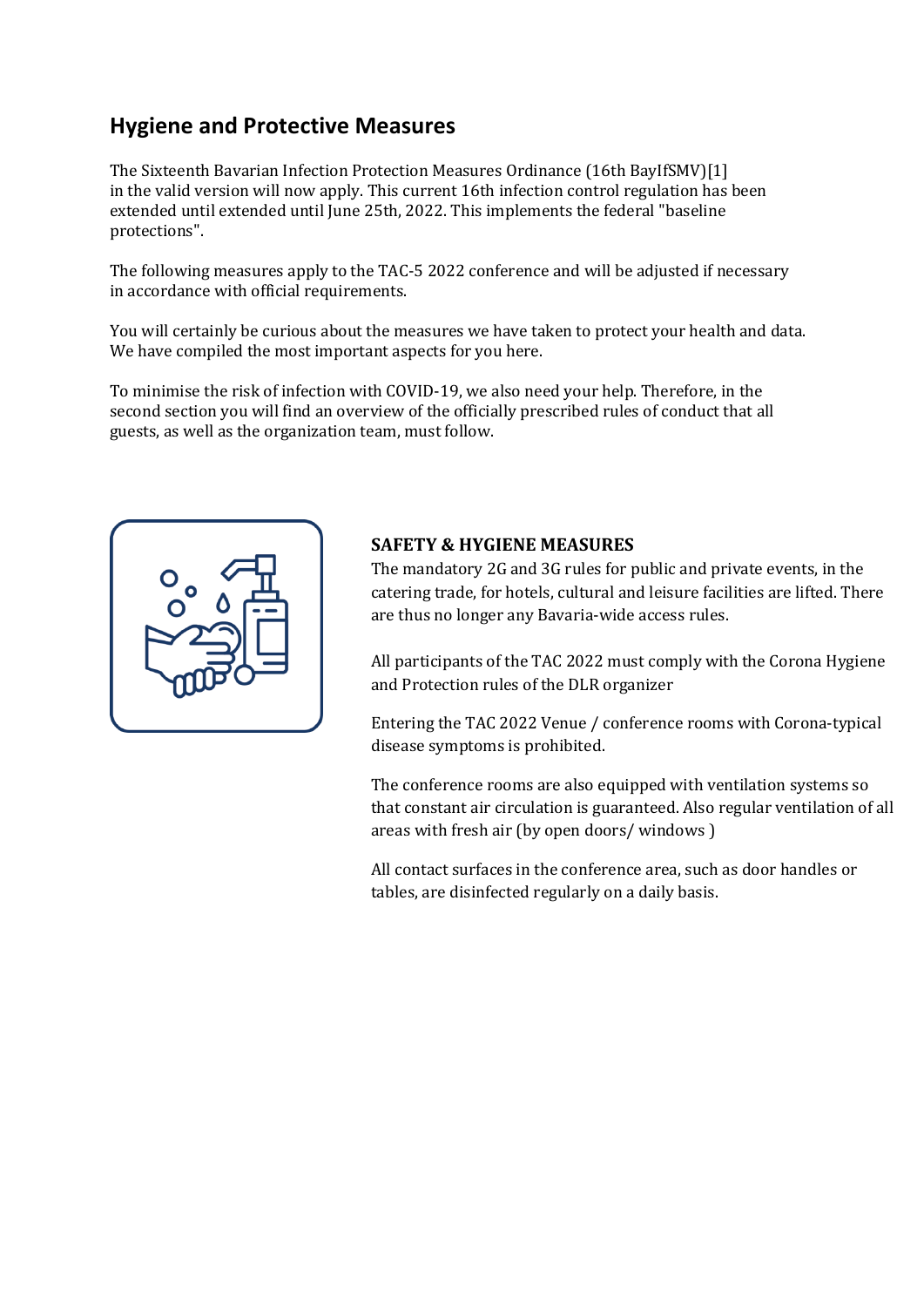

#### **FACE MASK PROTECTION**

A face mask that covers your mouth and nose must be worn

- All days in all conference rooms TAC 2022 at the venue Hotel St. Georg
- During the bus shuttle from hotel to mount Wendelstein and return
- during the guided tour inside the Wendelstein Observatory

There is no general obligation to wear a mask in the public areas of the venue .

The DLR Organizer nevertheless recommends that all TAC 2022 participants adhere to safety standards that have now been learned for their own protection and that of others. This includes, among others, continuing to wear a mask voluntarily and keeping a minimum distance in all public areas of the conference venue, for your own protection and for the protection of all other participants.

If you have forgotten your own face mask, a replacement will be waiting for you at the registration desk.

We will have masks in stock and also Corona testkits.

All our staff on site are also instructed to wear face masks.



We ensure the safety of all participants, by actively limiting the number of attendees of the TAC 2022 conference